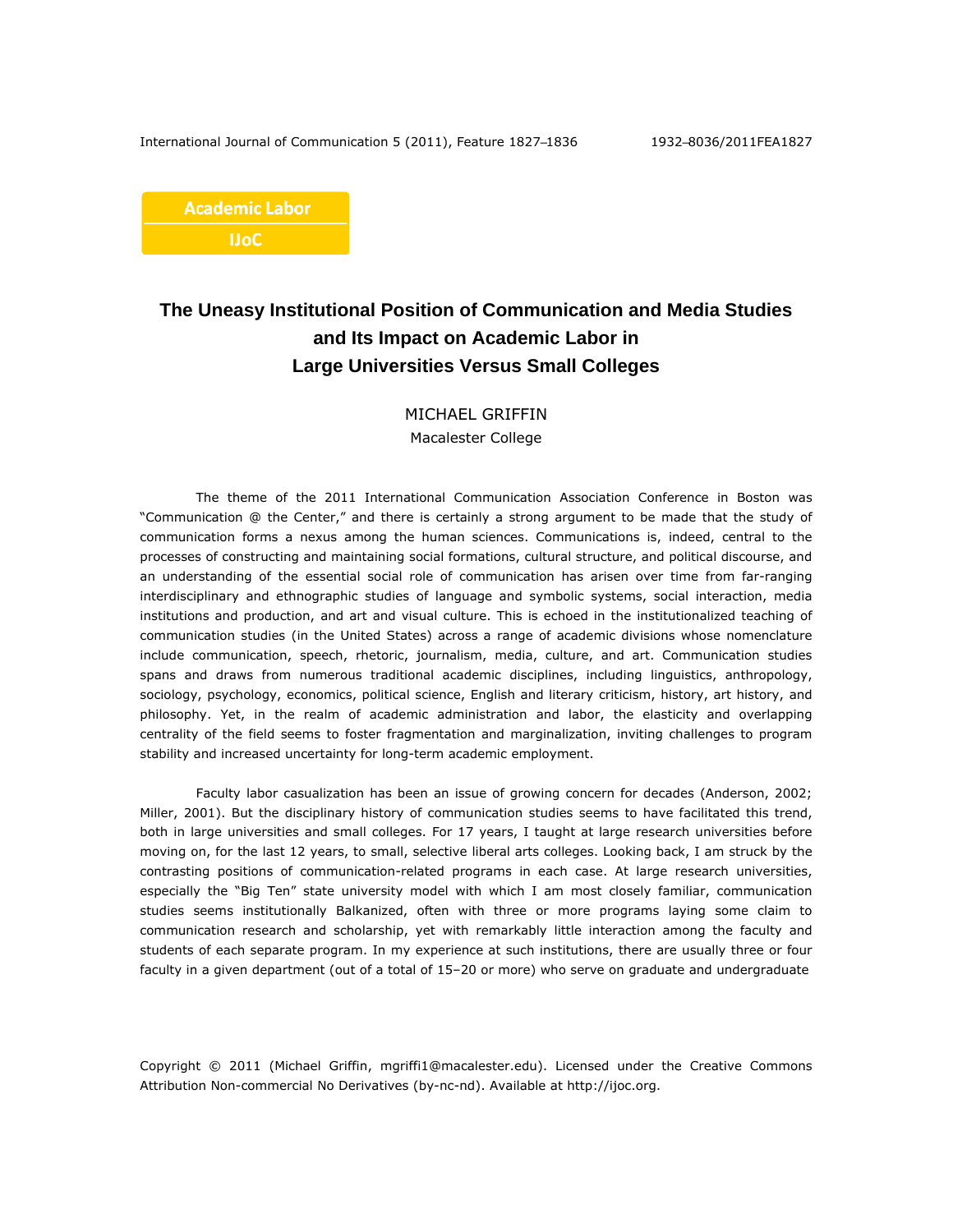student committees across several communication studies-related departments.<sup>1</sup> The majority of faculty, however, remains relatively insular in their perspectives and attitudes, proceeding with teaching and research as if cognate departments and programs were foreign territory. It is fair to say, I think, that the faculty in research universities where I have worked tend to view their scholarship and expertise as highly specialized, and the consequent divisions of labor that characterize these universities remain relatively narrow and rigid.<sup>2</sup> My colleagues in the School of Journalism and Mass Communication at the University of Minnesota, for example, tended to see little overlap between their scholarly interests and curricular responsibilities and those of faculty in the Department of Communication Studies on the same campus.<sup>3</sup>

From the point of view of university administrators, on the other hand, multiple departments and programs with overlapping interests in communication often seemed to represent cases of replication that presented salient opportunities for consolidation and retrenchment. What seem like obvious distinctions in subject matter and approach to specialized and insular communications faculty can appear much less distinct to administrators trained in political science or biology. The results are evident: Departments of speech, communication studies, and journalism and mass communication have been merged at dozens of universities across the United States, and where such departments have remained separate and intact, they have struggled to fend off recurrent consolidation pressures and proposals. $4$ 

Consolidation and retrenchment has occurred at smaller schools as well, but usually for different reasons in different contexts. The significant post-WWII expansion of speech communication, journalism and mass communication programs in public universities made communication studies (in various manifestations) a regular feature of large campuses, but had little effect on curriculum in small liberal art colleges. There, communications-related courses emerged only sporadically, usually appended to

<sup>&</sup>lt;sup>1</sup> During one 10-year period at the University of Minnesota, I personally served on more than 100 graduate thesis committees across several departments and major programs, including journalism and mass communication, speech-communication (later communication studies), rhetoric (later merged into the Department of Writing Studies), American studies, history, sociology, anthropology, women's studies, film studies, and cultural studies and comparative literature.

<sup>&</sup>lt;sup>2</sup> When I first arrived at the University of Minnesota, for example, I was routinely referred to by other faculty as "the photo guy" (I was teaching a course called "visual communication"), despite my graduate training at the Annenberg School for Communication at Penn being in communication theory and research, not photography. The "photo guy" label also did not reflect my publications, which involved ethnographic research on film and television production, children's acquisition of symbolic skills, media socialization, industrial influences on the naturalization of technical formats and media aesthetics, and critical theoretical writing on documentary film and television news representations.

<sup>&</sup>lt;sup>3</sup> It should be noted that in many cases these departments emerged from previously more integrated units. The post-WWII growth and diversification of communications as a field coincided with the expansion of universities and higher education funding more generally, facilitating increased specialization, and often separation, among faculties.

<sup>4</sup> In the city where I work (Minneapolis-St. Paul), two universities and at least one college have merged communication, journalism, or rhetoric departments in the last six years.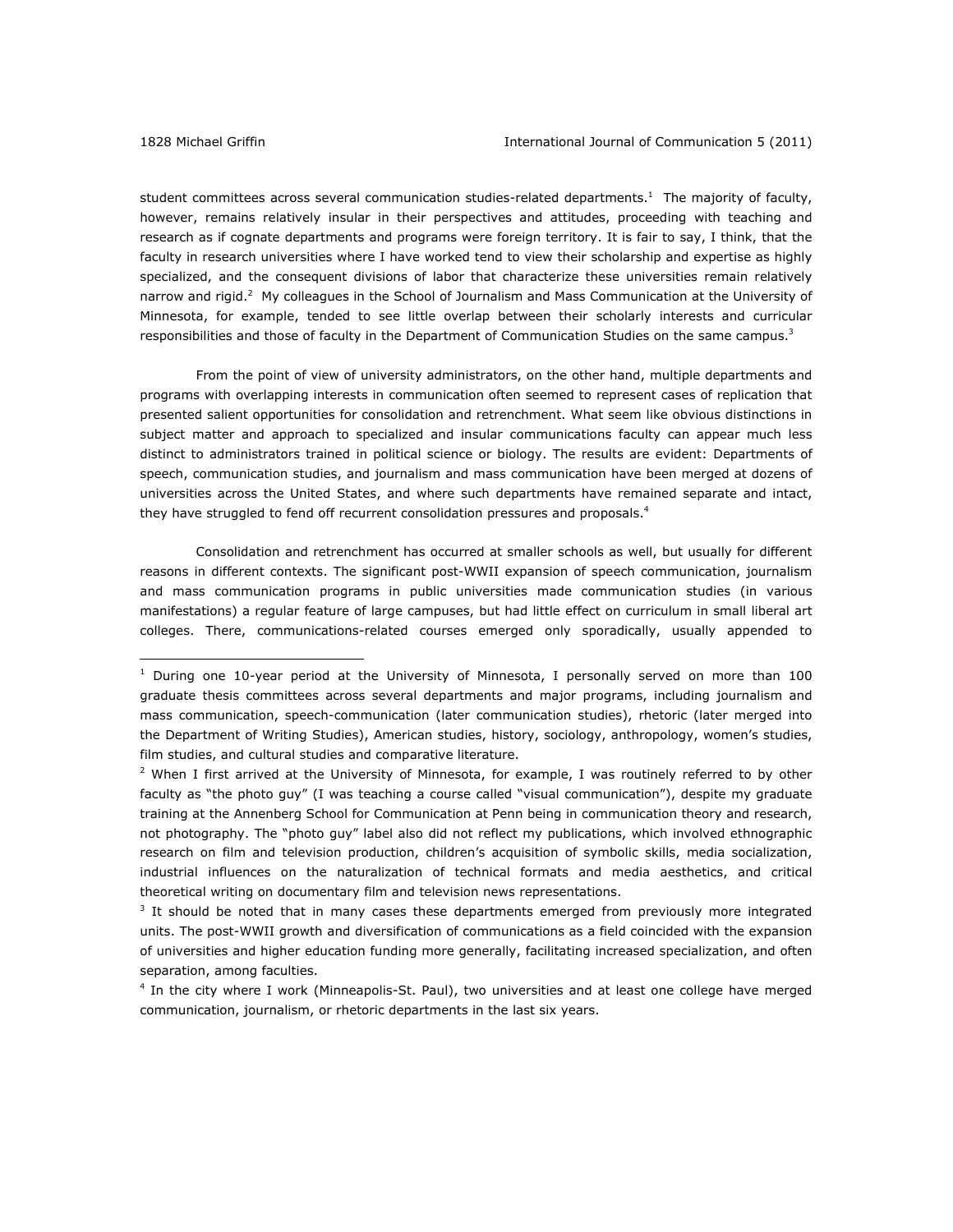established humanities departments. Courses in film studies appeared in English departments and theater programs. Occasionally, an English department offered a journalism course, usually taught by an adjunct instructor. The most common form of communications program found in smaller colleges is speech communication, although interestingly, very few highly selective liberal arts colleges feature such programs. Elite liberal arts colleges seem more likely to offer some version of cinema studies or media arts, if they have any communication or media programs at all. Media and communication programs are rare enough in private liberal arts colleges that they are used in admissions marketing to distinguish a school from its peer institutions.<sup>5</sup>

 In the 1990s and early 2000s, the number of liberal arts colleges that experimented with or expanded media studies curricula grew, but the economic downturn since 2007 seems to have curtailed many of these efforts. Instead, communication and media studies departments have increasingly become targets for cuts. With relatively small faculties (and therefore few tenured faculty for whom to find new homes), these departments are vulnerable to being identified for elimination or for mergers with other small programs. While many communications programs in large universities can appear diffuse and redundant to outsiders, small college programs can appear relatively marginal and dispensable to deans searching for cost savings. This is true not only because communication programs tend to be smallsometimes only two or three tenure-line faculty—but because traditionally, communication and media studies have not been viewed as part of an essential core liberal arts curriculum, despite a growing consensus about the centrality of communication studies in an ever more networked and mediadominated world. This contradiction, between the values and inertia of traditional disciplinary formations and what nearly everyone recognizes as the contemporary relevance (indispensability, even) of media developments and communication issues, presents itself as a particular challenge for liberal arts colleges and their stated commitments to preparing broadly educated students for a life of civic engagement.

So, what does all of this mean for academic labor and the situations in which communications scholars and teacher find themselves? The same forces driving program consolidation, both at large universities and small colleges, have fueled the steady shift toward part-time, visiting, and non-tenuretrack teaching appointments.<sup>6</sup> During my time teaching in a Big Ten university, accreditation reviews at my university and others consistently flagged programs for utilizing too many part-time and adjunct instructors, eroding the proportion of contact time that students would have during their educational careers with full-time and fully integrated professorial staff. The tendency to hire growing numbers of adjunct faculty at these large university programs was exacerbated by external pressures to emphasize the more vocational and business-oriented aspects of curricular tracks. During the late 1980s and 1990s,

<sup>&</sup>lt;sup>5</sup> This was confirmed in my personal discussions with admissions officers at Carleton, Hampshire, Macalester, and Middlebury colleges.

<sup>6</sup> For data on this steady increase between 1977 and 2000, see *Use of Part-time Faculty in Higher Education: Numbers and Impact*, a briefing paper prepared by Ross Miller (2001) for the Association of American Colleges and Universities and *The New Professoriate: Characteristics, Contributions, and*  Compensation by Eugene L. Anderson (2002). The 2010 2011 AAUP Report on the Economic Status of the Profession presents the most recent comprehensive federal data on the growth of contingent academic employment and can be accessed at: http://www.aaup.org/AAUP/comm/rep/Z/ecstatreport10-11/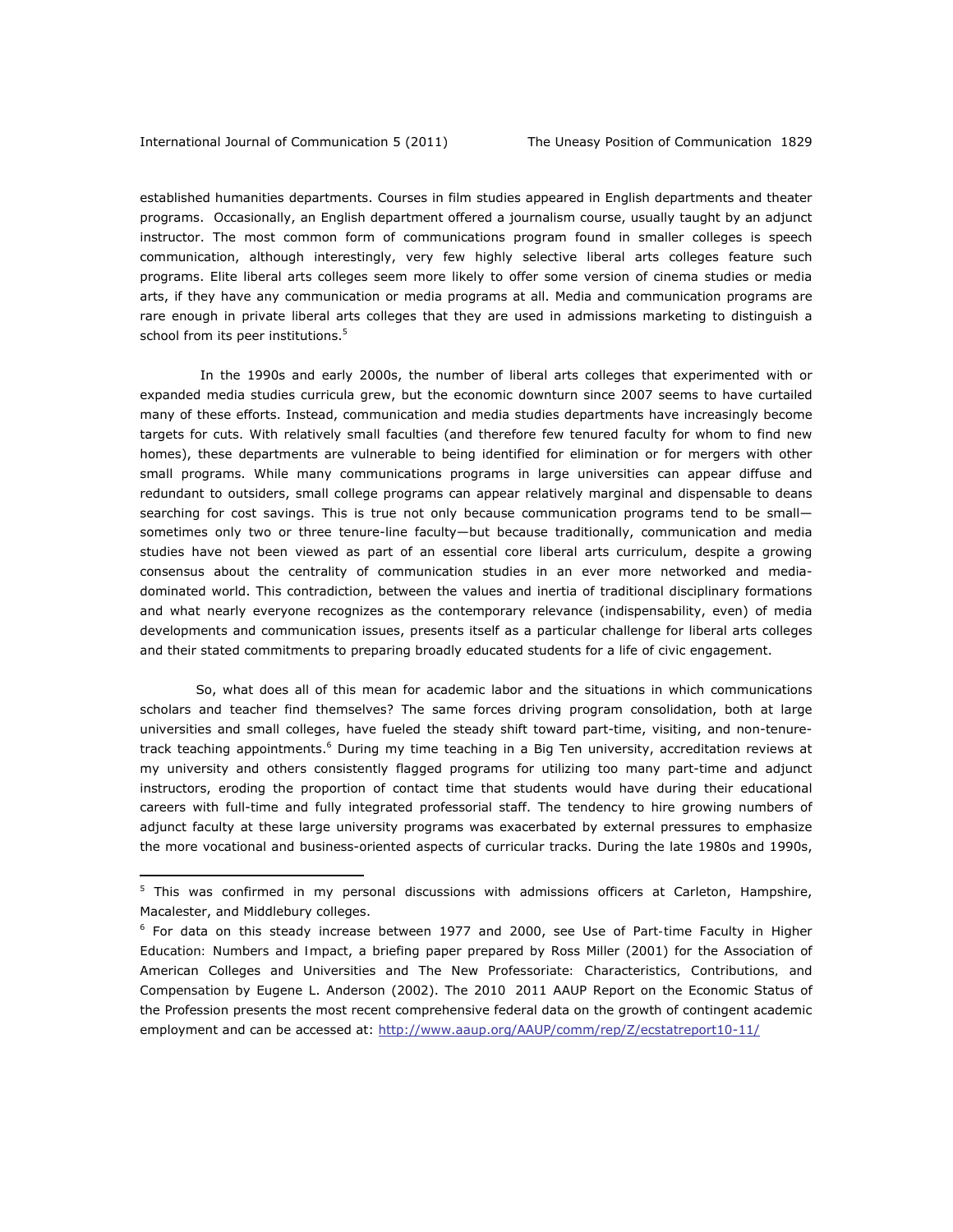in particular, there was a significant shift in big university programs toward greater emphasis on training in advertising, public relations, marketing, and business communications. By the early 1990s, preparation to teach advertising, "integrated marketing," or "strategic communication" seemed to be the single most prevalent criterion in job descriptions for communications faculty positions in all sorts of communication programs (Ross, Osborne, & Richards, 2006). Early in that same decade, an eminent senior colleague of mine stood up in a school of journalism and mass communication faculty meeting and asked, "Why don't we just change the name of the school to Advertising, Public Relations, Communication Management, and . . . oh, by the way, Journalism and Mass Communication?"

The growing emphasis on teaching to the job market inevitably led to greater reliance on working communications professionals as part-time instructors, as well as to greater demand for full-time hires with the experience to teach technical and applied skills—increasingly in the area of digital technology. Regardless of the merits of providing such practical instruction, this shift in the job requirements posted for communications faculty positions meant that that newly minted PhDs needed to sell themselves in the academic job market as eager and prepared to teach advertising, public relations, digital video, or web page design. During the decade of the 1990s, I worked closely with dozens of doctoral students at the University of Minnesota. With only one or two exceptions, each of those students, upon entering the job market, needed to foreground their ability to teach in an applied area to meet the requirements of available job postings. Given the scarcity of alternatives, each chose to accept the responsibility for teaching courses in advertising, public relations, news writing, video production, or web design, with the hope of devoting more time to their specialty areas of history, theory, and research as their positions became more secure. Such hires occurred not only at teaching-heavy regional colleges and universities where faculty members normally assume responsibility for large teaching loads and professional course tracks, but also at major research universities in every region of the country. At the same time, increasingly more programs were creating "clinical professor" positions, staffed by faculty with professional or technical experience, but not necessarily with substantial scholarly training or credentials. Clinical faculty normally occupy non-tenure track positions, contributing further to a more stratified faculty and shifting further away from the traditional model of a scholarly college. This has also, I believe, further fueled perceptions among faculty in other disciplines that communication and media studies, like other applied fields, are peripheral to the core scholarly missions of universities and colleges, leading to even greater pressures for consolidation, department mergers, and reductions in core faculty.

Small liberal arts colleges have not been immune to many of the same dynamics, but they start from a different position. Because programs of communication or media studies at small colleges tend to have small faculties and often much shorter institutional histories than do other departments, they tend to be organized around a relatively limited core curriculum taught by only a few tenure-track professors. The teaching and scholarship of faculty in these departments, perhaps by necessity, tends to be less specialized than that of faculty at research universities, with each member of the department covering a broader range of subjects and often living an intellectual life that is more generalist in orientation. Still, even a more general focus among core faculty cannot suffice to provide the breadth required of major degree programs, and these small departments frequently depend upon supplemental teaching resources to cover their curriculum. As with larger university programs, this often involves part-time and adjunct teachers, some hired for long-term part-time positions—especially, if they also work as lab supervisors or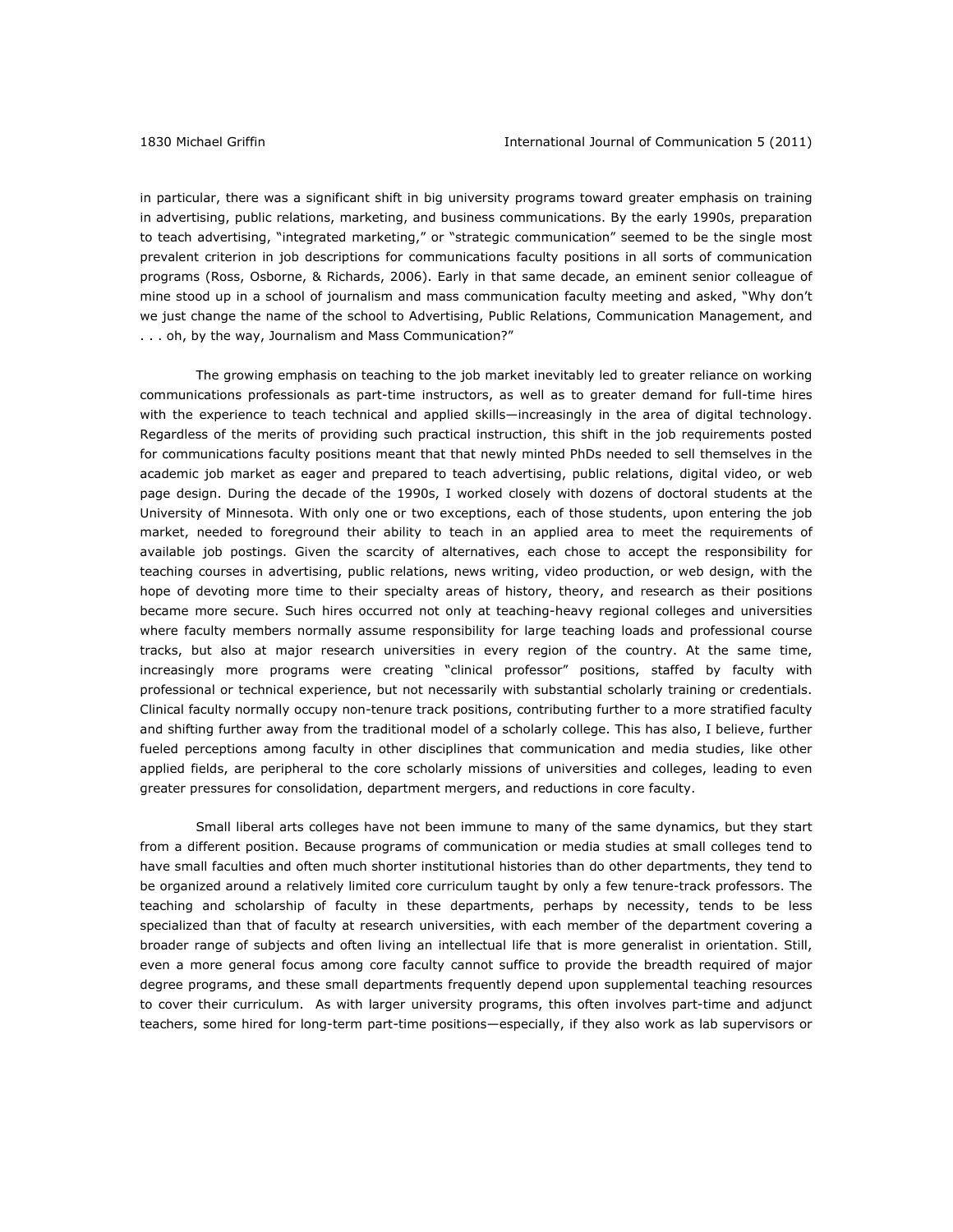undergraduate program advisers—and others hired for temporary, visiting, and postdoctoral fellow positions. The small college departments with which I have been affiliated have operated precisely in this fashion, regularly utilizing visiting and part-time faculty to sustain major and minor programs. These programs also rely upon affiliated faculty from other departments and upon cross-listed courses, a natural option for a discipline that transcends the arts, humanities, and social sciences. Yet, my experience indicates that college administrators (and fellow college faculty) rarely recognize or appreciate the interdisciplinary centrality of communication studies for the liberal arts, and they continue to view communication and media studies programs as newcomers, peripheral to the core of traditional disciplines and departments.

In the last decade alone, I have witnessed firsthand, as acting chair, the closure of a wellestablished communication studies department and the movement of its media studies courses into a merged hybrid program of humanities & media & cultural studies. Now, only a few years later, the reformed media and cultural studies department faces a review of the long-term viability of a department with only three tenure-line faculty. The curriculum has survived, as is so often the case, because of student demand and the presence and support of visiting faculty, temporary postdoctoral fellows, parttime adjunct faculty, and affiliated faculty from other departments. Despite its success in attracting majors, as well as the success of those majors in prestigious graduate programs in the United States and Europe, there is little sense that the college as a whole considers the program vital to the larger liberal arts curriculum. That college faculty in various related disciplines are strong supporters of the department seems to only bolster administrative notions that further mergers and consolidations are possible. This not only fuels department uncertainty about retirement replacements and potential tenured faculty transfers, but also keeps the long-time visiting and adjunct faculty—a group that has proved indispensable to the strength and continuity of the curriculum—unsure of even part-time employment.

At a second liberal arts college where I recently taught, a plan was launched to expand the twoperson cinema and media studies program—originally an annex of the English Department—to create a more comprehensive program and free-standing major for undergraduates. Visiting faculty were hired to create new courses in visual culture, journalism studies, global media, social theory and the media, and environmental issues and the media, as well as to expand on existing course listings in film studies, video, and documentary and digital media production. Declared majors and minors quickly grew. However, college support for the expanded vision of the department faltered, and the decision was made to return to the previously tighter focus on cinema and video arts. Again, the hesitance of college administrators to view communication and media as central to the college-wide liberal arts curricula led them to pull back from a longer term investment in media studies. The end result was great uncertainty regarding future faculty positions and cancellation in midstream of long-planned faculty searches. Some faculty, hired for two-year visiting positions with the understanding that there would be an expanding academic program and new tenure-track positions in the near future, spent the two years designing and creating new courses and a new major curriculum only to have the new courses discontinued and much of the new major program scrapped.

I learned two lessons from my small college experiences. First, the life of communication and media studies in such institutions remains marginalized and tenuous. College administrators do not seem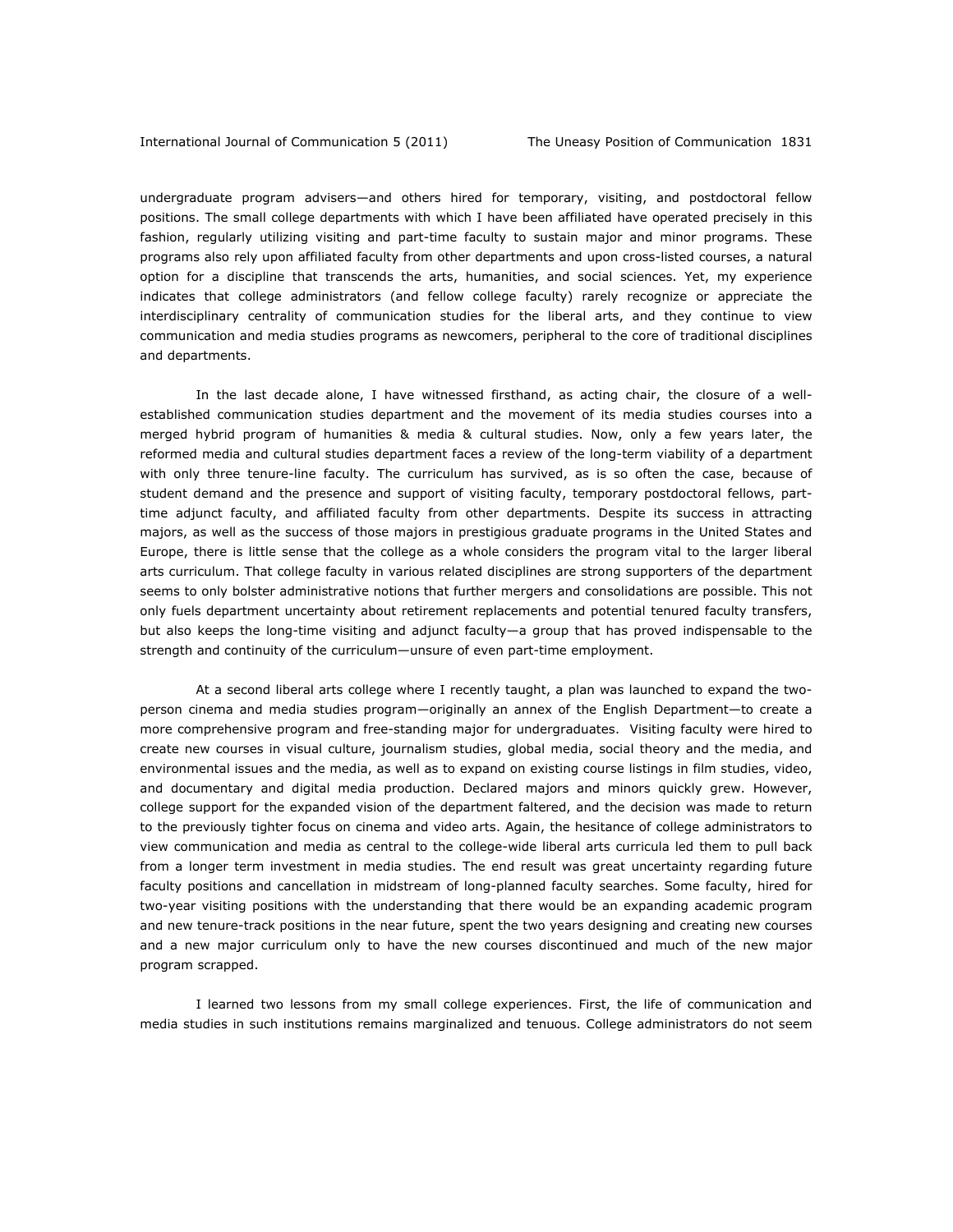to value communications as an essential part of a liberal arts curriculum. Of course, there are external pressures, given our rapidly changing media environment, to provide students with greater opportunities to gain communication skills, especially with new digital and visual platforms of articulation. There are even national movements in the United States for greater cultivation of media and visual "literacy" (Griffin, 2008), which have prompted initiatives at dozens of liberal arts campuses to expand opportunities in the media arts. Still, administrators seem to feel greater freedom to make sudden and unilateral cuts and changes to communication and media programs than they would when dealing with many other disciplines. In the early 2000s, new courses and programs in communication and media studies popped up on many campuses. But with increasing economic pressures, the last to arrive were often the first to go. Second, this means that academic positions in communication and media studies lack the permanence and reliability of positions in many other fields. The greater flexibility that many college and university administrators have sought by increasing the number of casual academic hires has already been playing out disproportionately in areas of communication and media studies. Whether adding a journalism course in the English department, a film studies course to art history, a popular culture class to sociology (or American studies), an African cinema class to African studies or a political communication course to political science, chances are greater that the course will be taught by a temporary or adjunct faculty member and that it may be trimmed in the first wave of retrenchment.

In both large universities and small colleges, the naturally close relationships that communication studies enjoys with related departments in the social sciences and humanities is intellectually enriching, but it can also prevent communication and media studies from establishing an autonomous institutional presence. Too many administrators seem to view such interdisciplinary overlapping as redundancy rather than a synergistic benefit. While communication studies is viewed as having much academic and practical value from outside institutions of higher education—particularly, in areas of business, politics, and among media organizations themselves—and while there is a substantial popular consensus on the importance of communication skills and the essential role of the media in social and political life, the view from within the university is more heavily shaded by the competition for scarce resources among established and often insular disciplines. Much lip service is paid to the value of interdisciplinary work in the academy, and the kind of interdisciplinarity that routinely characterizes communication and media studies is seen as a nice plus, but when push comes to shove, it is not a compelling priority. In research universities, the success with which particular departments or programs bring in external funding and grant money is a far greater factor affecting a program's perceived centrality and prestige, and, unfortunately, communication and media studies are not areas for which many large-scale funding sources exist.<sup>7</sup> In research universities, this immediately puts communication and media studies departments at an internal disadvantage compared to better funded disciplines in the sciences and social sciences. At small colleges, internal, rather than external, funding and allocation processes seem to have the greatest impact on communication and media departments, with the creation and retention of faculty lines being the key

 $^7$  A search done by the research development office at the University of Minnesota to determine sources for research grants in media studies in the late 1990s revealed a dearth of external funding sources nationwide.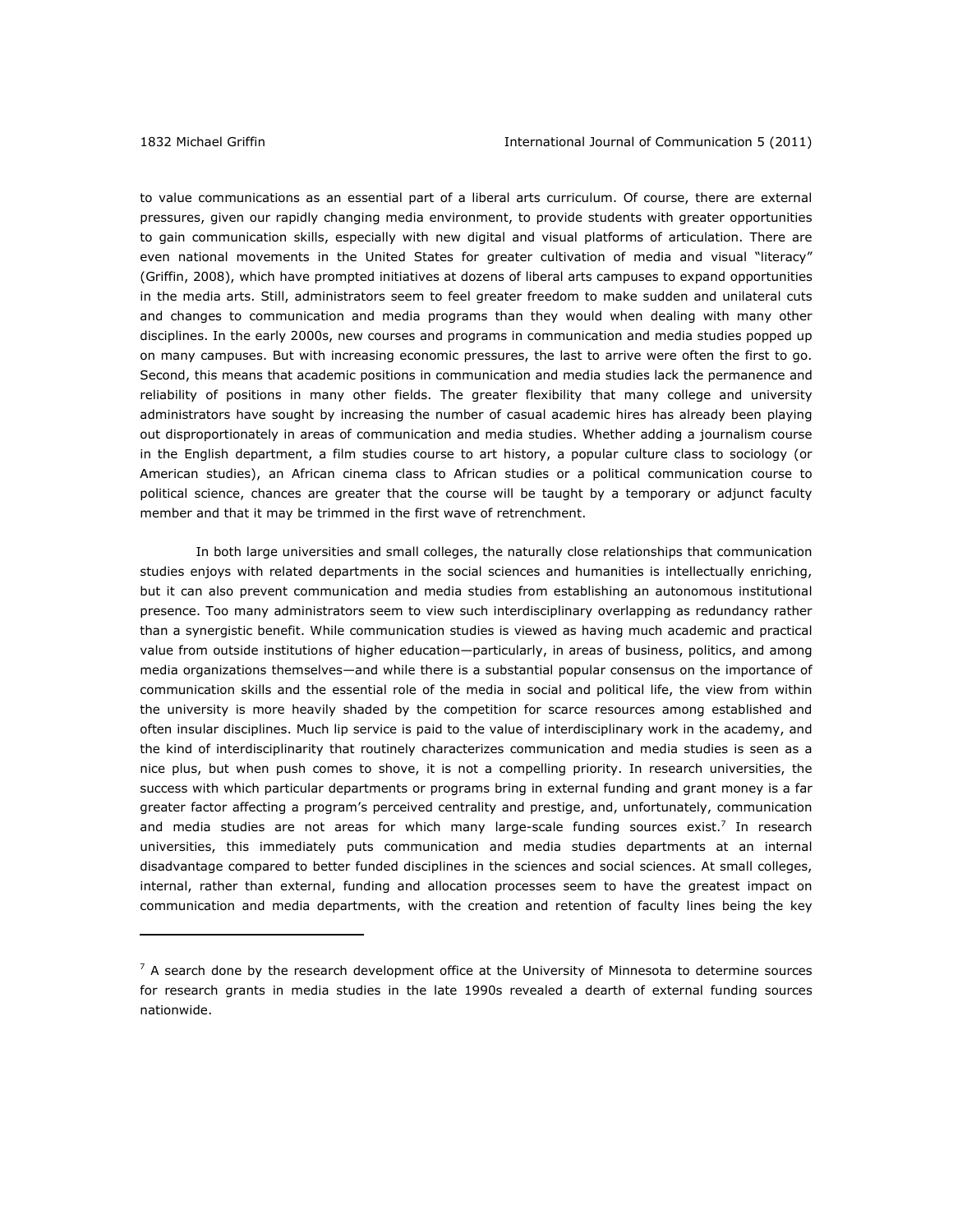challenge.

Differing factors at both universities and colleges have contributed to a changing environment for academic labor in communication studies. The ratio of tenure-track to non-tenure-track positions continues to shift downward (2010–2011 AAUP Report). The presence of communication programs at small colleges remains highly variable, and at universities, the large number of program mergers and consolidations has contributed to the shrinkage and irregularity of position openings. Stable, tenuretracked careers may no longer represent a normative model for academic labor. This is not just a result of the recent economic downturn, although this has drastically reduced the number of position openings in the short term. It is symptomatic of longer term institutional shifts and uncertainty, some of which pertain to academia more generally and some to communication and media studies programs in particular.

Since leaving the University of Minnesota 12 years ago, I have discovered that there is still significant demand for scholars and teachers in media studies at both large universities and at small colleges, as well as many opportunities to contribute to interesting and rapidly evolving programs at very good schools. However, unlike when I began my career, the majority of job postings are no longer for tenure-track positions and many are not full-time. Young scholars today must plan for the possibility of an academic career outside of the tenure system and be ready to accept high levels of mobility with fewer financial rewards. One should also prepare to be very nimble with regard to shifting academic concentrations and emphases—designing new courses, repositioning one's work in new curricular tracks, and perhaps, starting all over again in a couple of years.

But from my point of view, the most important ramifications of these shifts in academic labor involve their potential to diminish long-term faculty investments in programs, schools, students, and communities. Irregular employment inhibits the kind of long-term involvement in, and loyalty to, an institution that has been a hallmark of the tenure system. Visiting or limited-term faculty are not likely to involve themselves deeply in faculty or college governance, assume active roles in alumni and donor relations, or become the faces of an institution in professional service or community relations. Perhaps even more important, sustained student mentoring suffers; the bonds faculty members forge with students not only encompass the years of a student's educational career, but frequently continue after graduation and are a key component of an institutional identity linking faculty, students, and alumni. Faculty, at many small colleges, exhibit the same personal and long-lasting relationships with undergraduates that university professors so often enjoy only with graduate mentees. And I have personally seen these connections extend to alumni families, with siblings, cousins, and even parents having taken classes over the years with the same teachers. For this reason, faculty continuity may be even more crucial for the networks of relations that support and sustain private liberal arts colleges. The history of a college or university resides in its faculty. As faculty become more transient, the very identity of an institution erodes.

The lack of a (relatively) permanent academic home is hard on faculty morale as well. How will faculty members feel genuinely invested in a program when their contributions to that program are not sustained over time? How can they feel fully invested in a home institution when they know that their time there will be short-lived? And how will they ever feel valued by college and university administrators, or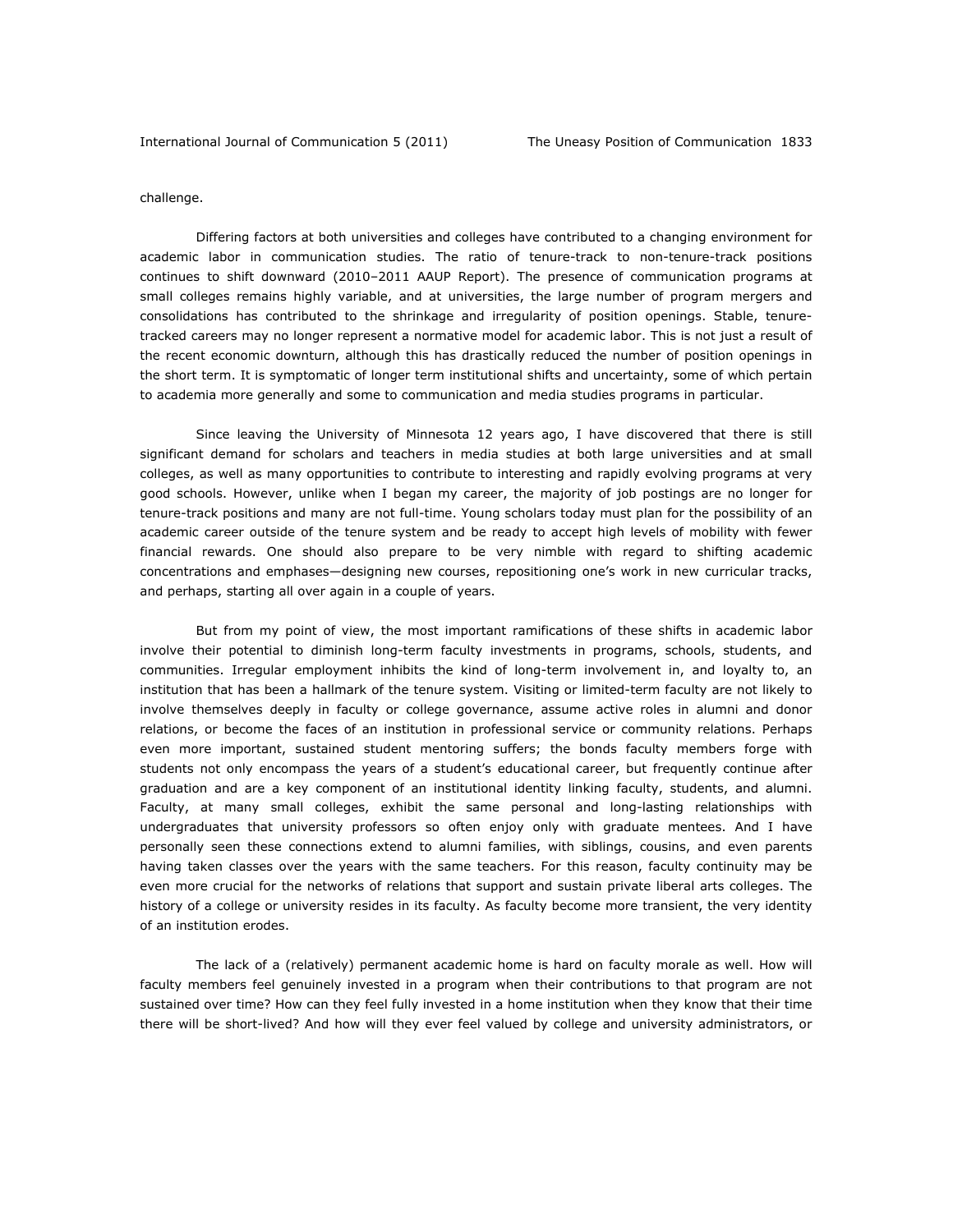appreciated as an important contributor to the institution, if they haven't the time to build longstanding relationships? This is an issue for higher education in general, but because the field is so much in flux, it seems a particularly acute problem for communication and media studies. Moreover, because the field of communication studies is so inherently concerned with public issues that transcend the academy, many communication scholars, and especially those with temporary appointments, devote more of their attention to the daily cycle of contemporary developments in media and politics than they do to the internal politics of their universities and colleges. This does not work to integrate them more fully in the center.

What can be done to address these already established trends? At the small college where I now teach, the faculty, which meets as a committee of the whole, initiated discussions concerning the integration and fair treatment of non-tenure-track colleagues. These discussions led to a Resource and Planning Committee Report on Full-time and Part-time Faculty, submitted in December 2010 that affirmed the unique value of non-tenure track faculty for the college.<sup>8</sup> In particular, the study noted that "Longterm faculty," whether full or part-time, tenure-track or not, "establish relationships on campus that spur contributions beyond solely their teaching to their Departments, the College, and the student experience." Since the release of the study, faculty discussions have continued, aimed at fostering greater recognition and institutional support for non-tenure-line faculty, including the possibility of new appointment categories, such as "senior lecturer," that might better accommodate renewing contracts and reflect the contributions of long-term instructors.

Increasing casualization of academic labor has also been a topic of intense debate in Canada, where it is an issue of government policy and collective bargaining. $9$  Both cases suggest that the problems generated by casualization will only be addressed by college and university administrators when faculties themselves draw attention to the issues and provoke action. However, in the case of small colleges this seems more likely to involve grass roots lobbying by the faculty itself for more egalitarian integration of non-tenure-track colleagues and direct, persistent pressure in college faculty meetings for administrative reform of faculty appointments. Also, because the communication and media studies departments in small colleges tend to have fewer faculty members with less narrow specializations than those of large universities, there is more incentive to build a common culture of academic work.

In large universities, the issue seems less likely to be addressed through channels of faculty governance and more likely to involve bureaucratic and legal negotiations between faculties and administrators, in some cases in the form of collective bargaining. Also, the more directly vocational missions of many large university communications departments seem likely to foster continuing hyperspecialization of teaching and heavy use of professional adjuncts in the foreseeable future. Already, nonregular faculty at small colleges are more likely to participate on college committees and in college life, as

<sup>&</sup>lt;sup>8</sup> According to the report, the committee was assigned the task of examining the role of short-term and part-time faculty in the college at least partly as a response to the college's lower than average ranking among its peer institutions for percentage of courses taught by full-time tenure-track faculty.

<sup>&</sup>lt;sup>9</sup> For an introduction to this debate, see papers and commentaries at The York Democratic Forum, http://www.yorkdemocraticforum.org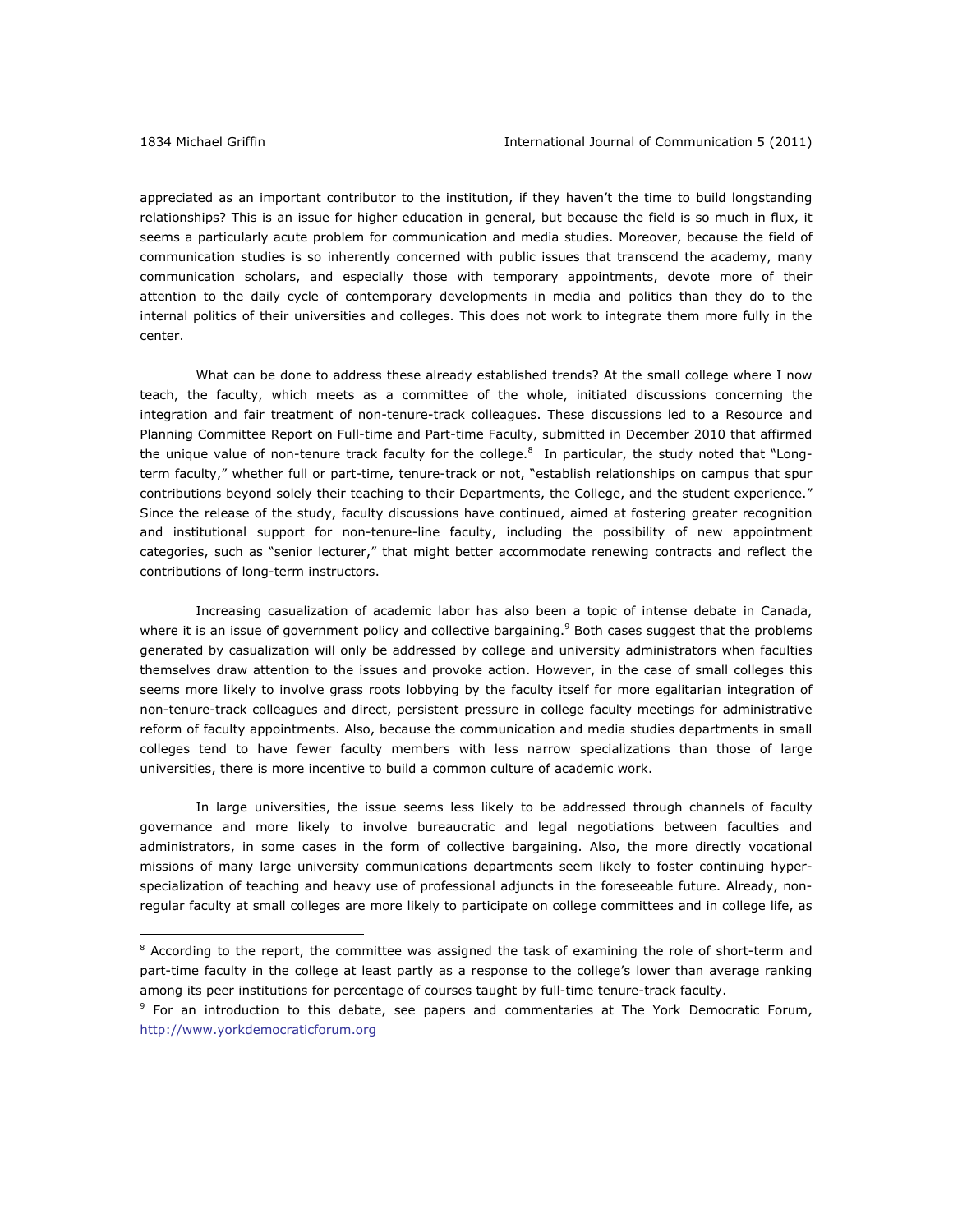International Journal of Communication 5 (2011) The Uneasy Position of Communication 1835

well as to receive more reasonable compensation and at least partial benefits. I am betting that small colleges will continue to lead the way in creating collegial atmospheres for academic work in communications—in those colleges where communications and media studies survives.

◊◊◊

*Michael Griffin is Chair of the Visual Communication Studies Division of the International Communication Association and Visual Communication Area Editor for the International Encyclopedia of Communication and Oxford Bibliographies Online.*